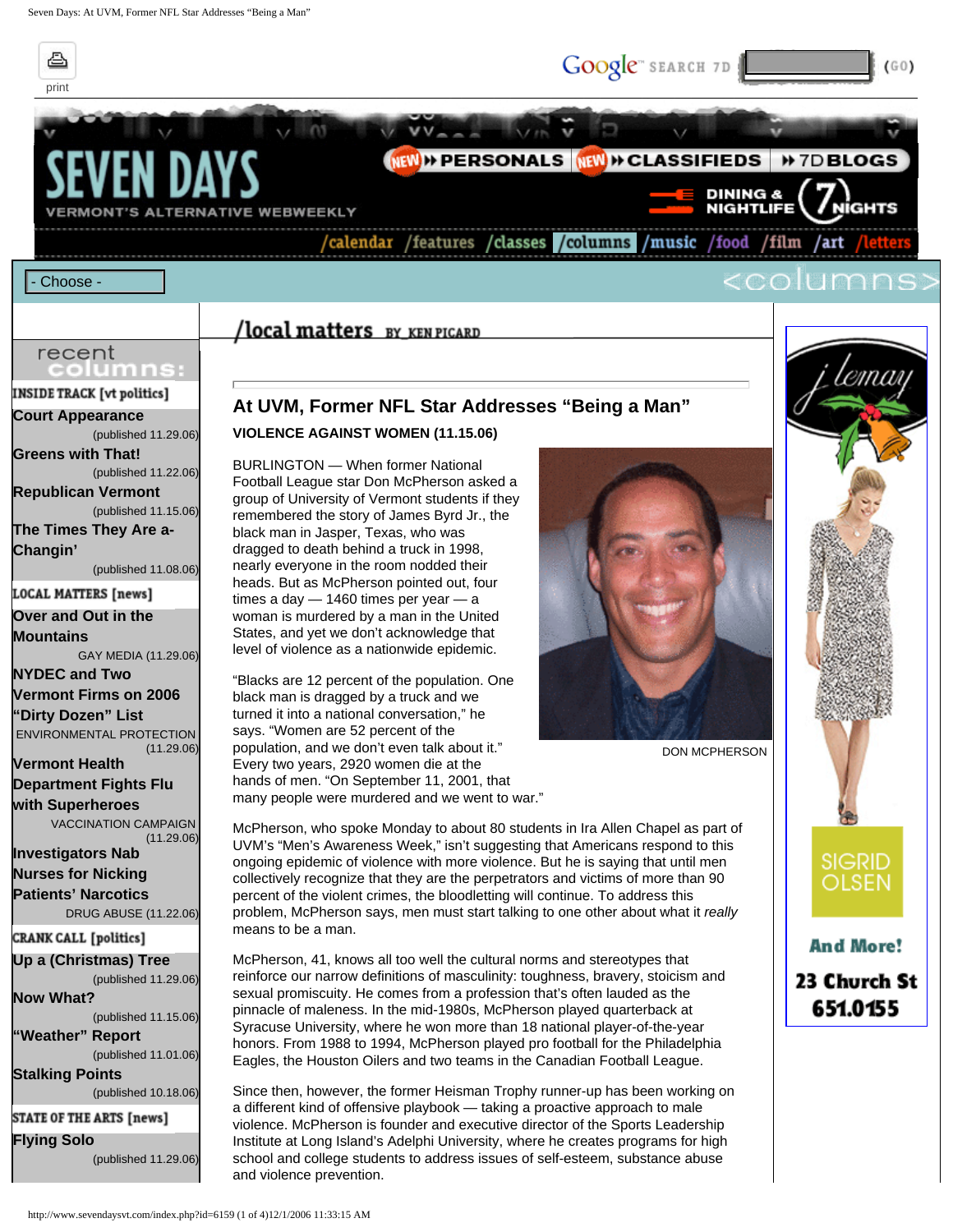## Seven Days: At UVM, Former NFL Star Addresses "Being a Man"

| (published 11.15.06)                                |
|-----------------------------------------------------|
| <b>Signs of the Times</b>                           |
| (published 11.01.06)<br><b>Cinematic Submersion</b> |
| (published 10.18.06)                                |
| <b>HACKIE</b> [column]                              |
|                                                     |
| <b>Torkey Day</b><br>(published 11.22.06)           |
| Gay Manqué                                          |
| (published 11.08.06)                                |
| <b>Before Judgment Day</b>                          |
| (published 10.25.06)                                |
| <b>Comely Limey</b>                                 |
| (published 10.11.06)                                |
| POLI PSY [politics]                                 |
| <b>Ellen Willis, 1942-2006</b>                      |
| (published 11.22.06)                                |
| <b>Standing Member</b>                              |
| (published 10.25.06)                                |
| <b>Family Trade Center</b><br>(published 09.27.06)  |
| <b>Newborn Tragedies</b>                            |
| (published 08.30.06)                                |
| FIT TO LIVE [fitness]                               |
|                                                     |
| (published 11.22.06)                                |
|                                                     |
| (published 10.25.06)                                |
| <b>Sole Patrol</b>                                  |
| (published 09.27.06)                                |
| <b>Pedal Pusher</b>                                 |
| (published 08.30.06)                                |
| <b>EYEWITNESS</b> [visual art]                      |
| <b>Portraiture of the Artist</b>                    |
| (published 10.11.06)<br><b>Another Year in the</b>  |
|                                                     |
| (published 09.20.06)                                |
| <b>Digital Delight</b>                              |
| (published 08.23.06)                                |
| <b>China Syndrome</b>                               |
| (published 07.19.06)                                |
| TUBEFED [tv]                                        |
| <b>Political Party Pooper</b>                       |
| (published 11.15.06)                                |
| <b>Sketchy Details</b>                              |
| (published 10.18.06)                                |
| <b>Elimination Nation</b><br>(published 09.20.06)   |
| <b>Star Treatment</b>                               |
| (published 08.16.06)                                |
| <b>UNDERLINES</b> [books]                           |
| A Passage to India Song                             |
| (published 11.15.06)                                |
| <b>Critical Conditions</b>                          |
|                                                     |

(published 10.18.06)

McPherson sees many similarities between how America responds to substance abuse and how it responds to male-perpetrated violence. In both cases, he says, the answer has often been to resort to scare tactics — "This is your brain, this is your brain on drugs" — or terse, simplistic slogans such as "Just say no" to drugs and "Just wait" to have sex.

"We tell you that sex is dirty, it'll cause unwanted pregnancies and STDs and HIV," McPherson says. "But at the same time, we tell you to 'Save it for the one you love.' Think about that for a second."

Likewise, America's response to male violence is often shrouded in simplistic explanations and euphemisms. When teenaged boys shoot up a high school cafeteria or gun each other down in drive-by shootings, we label it "school violence," "teen violence" and "gang violence." Calling such an incident "a Columbine-like event" sanitizes it even further.

"We don't call it what it is," McPherson says: "male hate."

Compounding the problem is a culture that celebrates youthful sexuality but is squeamish about discussing sexual violence. McPherson notes that when he first began traveling around the country and talking to young people about sexual harassment, sexual assault and date rape, he didn't know that the woman he was dating at the time had once been drugged and gang-raped herself. "And the reason I didn't know this," he says, "is because these are issues we're raised not to talk about."

At the heart of the problem, McPherson explains, is that men confine themselves, and each other, in a "very narrow box" that defines their masculinity. This acculturation process starts at a very early age. McPherson recalls how, while walking through an airport recently, he saw a mother make her 4-year-old son stop crying by telling him to "be a man."

"The problem is, we don't raise boys to be men," he says. "We raise them to *not* be women or gay men."

Such attitudes become so deeply ingrained in the male psyche that when men act out in violent and sometimes tragic ways, they are often perplexed by the response to their behavior. Recently, McPherson was invited to Duke University to speak to the school's athletes, following the high-profile arrests in April of several lacrosse players on charges of rape and sodomy.

"Some of the guys said, 'What did we do wrong?' These are guys who come from some of the finest communities and finest high schools in the world," McPherson says. "A lot of people there said, 'This was just guys being guys.' At what point do we begin to expect more from our men?"

Ultimately, McPherson contends that just as slavery wasn't abolished until white people recognized it was wrong and began confronting other white people, male violence against women will not end until men stop labeling it "a women's issue" and become part of the solution.

Following his talk, several male students thanked McPherson for coming to UVM, especially in the aftermath of the Michelle Gardner-Quinn murder, and asked him for advice on ways to continue this dialogue on campus.

Though McPherson's message wasn't entirely groundbreaking to some people in the room, the composition of the audience was noteworthy. One UVM sophomore noted afterward that she was glad to see how many men attended the event. Sometimes, she said, it's just a matter of "finding the right messenger."

%raquo; Send a [LETTER TO THE EDITOR](http://www.sevendaysvt.com/letters/letter-to-editor.html)

**[< previous article](http://www.sevendaysvt.com/nc/columns/local-matters-news/2006/protestors-denounce-professorship-honoring-former-chief-justice.html) | [next article >](http://www.sevendaysvt.com/nc/columns/local-matters-news/2006/shelter-workers-seek-union.html)**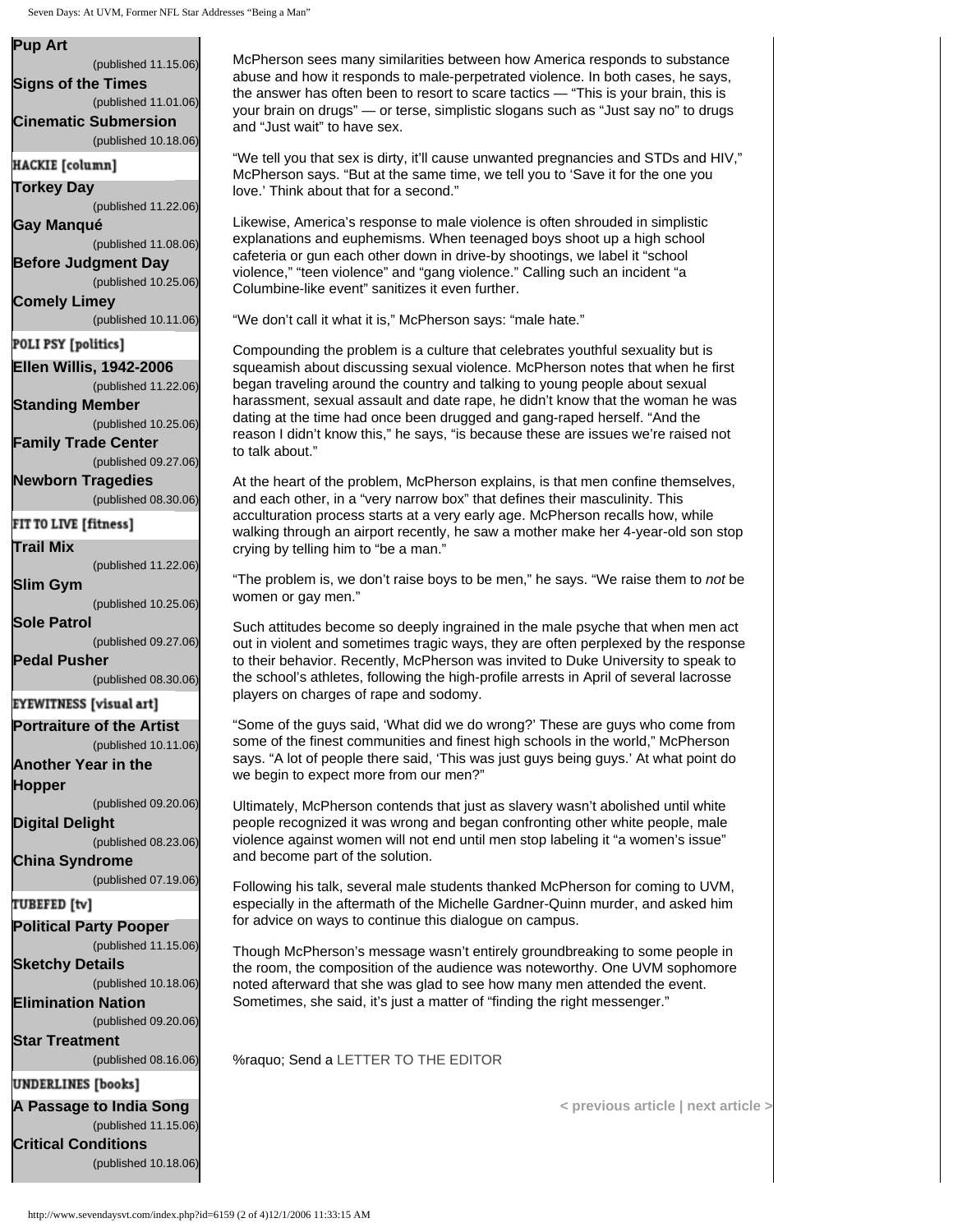Seven Days: At UVM, Former NFL Star Addresses "Being a Man"

**[On the Same Page](http://www.sevendaysvt.com/nc/columns/underlines-book/2006/on-the-same-page.html)** (published 09.20.06) **[Sympathetic Verses](http://www.sevendaysvt.com/columns/underlines-book/2006/sympathetic-verses.html)** (published 08.23.06) **WORK** [profiles] **[Puzzle Pro](http://www.sevendaysvt.com/columns/work-local/2006/work-copy-1.html)** (published 11.08.06) **[Face Time](http://www.sevendaysvt.com/columns/work-local/2006/face-time.html)** (published 10.11.06) **[Ashes to Ashes](http://www.sevendaysvt.com/columns/work-local/2006/ashes-to-ashes.html)** (published 09.13.06) **[Sand Dollars](http://www.sevendaysvt.com/columns/work-local/2006/block-party-copy-1.html)** (published 08.16.06) THE LONG VIEW [opinion] **[Don't Fence Me Out](http://www.sevendaysvt.com/nc/columns/the-long-view/2006/dont-fence-me-out.html)** (published 11.08.06) **[Talking Points](http://www.sevendaysvt.com/nc/columns/the-long-view/2006/talking-points.html)** (published 10.11.06) **[Head Heifer](http://www.sevendaysvt.com/nc/columns/the-long-view/2006/head-heifer.html)** (published 09.06.06) **FLICK CHICK [film] [Another Long Goodbye](http://www.sevendaysvt.com/nc/columns/flick-chick-film/2006/another-long-goodbye.html)** (published 11.29.06) **[Shooting History](http://www.sevendaysvt.com/nc/columns/flick-chick-film/2006/shooting-history.html)**  (published 11.22.06) **[Won in Translation?](http://www.sevendaysvt.com/nc/columns/flick-chick-film/2006/won-in-translation.html)** (published 11.15.06) **[Jay's Excellent](http://www.sevendaysvt.com/nc/columns/flick-chick-film/2006/jays-excellent-adventure.html)  [Adventure?](http://www.sevendaysvt.com/nc/columns/flick-chick-film/2006/jays-excellent-adventure.html)** (published 11.08.06) **NEWS QUIRKS [humor] [News Quirks 11.29.06](http://www.sevendaysvt.com/columns/news-quirks-news/2006/news-quirks-112906.html)** (published 11.29.06) **[News Quirks 11.22.06](http://www.sevendaysvt.com/columns/news-quirks-news/2006/news-quirks-112206.html)** (published 11.22.06) **[News Quirks 11.15.06](http://www.sevendaysvt.com/columns/news-quirks-news/2006/news-quirks-111506.html)** (published 11.15.06) **[News Quirks 11.08.06](http://www.sevendaysvt.com/columns/news-quirks-news/2006/news-quirks-110806.html)** (published 11.08.06) **GAME ON [gaming] [The Never-Ending Story](http://www.sevendaysvt.com/nc/columns/game-on-gaming/2006/the-never-ending-story.html)** (published 11.29.06) **[Crude Cartoon Comedy](http://www.sevendaysvt.com/nc/columns/game-on-gaming/2006/crude-caratoon-comedy.html)** (published 11.22.06) **[Back-to-School Blues](http://www.sevendaysvt.com/nc/columns/game-on-gaming/2006/back-to-school-blues.html)** (published 11.15.06) **[Saving the World](http://www.sevendaysvt.com/nc/columns/game-on-gaming/2006/saving-the-world-together.html)  [Together](http://www.sevendaysvt.com/nc/columns/game-on-gaming/2006/saving-the-world-together.html)** (published 11.08.06) FREE WILL ASTROLOGY **[Astrology 11.29.06](http://www.sevendaysvt.com/nc/columns/free-will-astrology/2006/astrology-112906.html)** (published 11.29.06) **[Astrology 11.22.06](http://www.sevendaysvt.com/nc/columns/free-will-astrology/2006/astrology-112206.html)** (published 11.22.06) **[Astrology 11.15.06](http://www.sevendaysvt.com/nc/columns/free-will-astrology/2006/astrology-111506.html)** (published 11.15.06)

**[Astrology 11.08.06](http://www.sevendaysvt.com/nc/columns/free-will-astrology/2006/astrology-110806.html)**